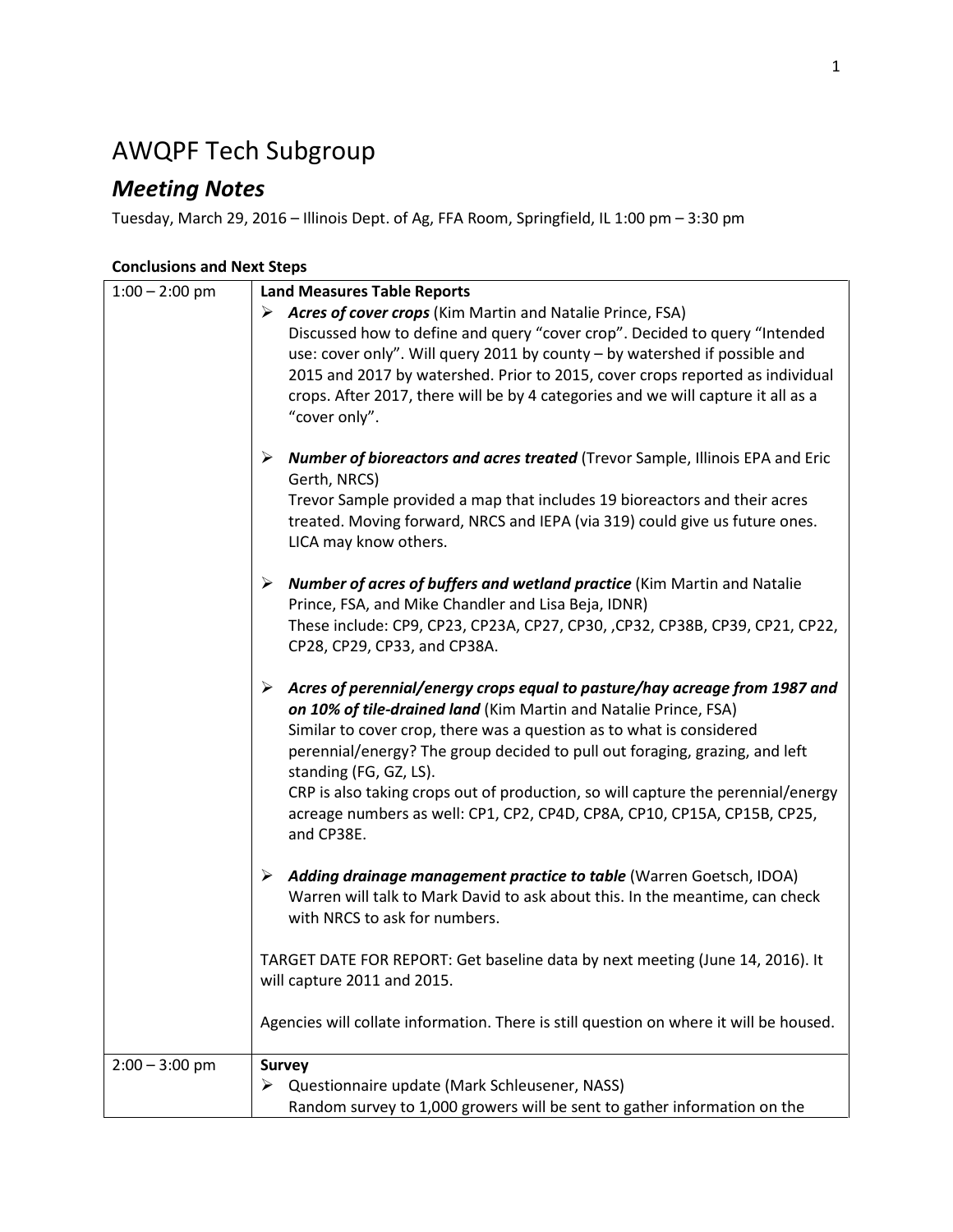|                  | baseline year (2011) and a recent year (2015). Currently, it is being reviewed in<br>D.C. Timetable is in the notes (below).<br>Plan for Communications (Lauren Lurkins, IFB)<br>➤<br>Communicators are developing a plan for joint support letter, methods and<br>communications toolkit. IDOA are drafting the joint support letter. Campaign<br>can raise awareness about strategy in general and if they receive the survey<br>it'll encourage participation. |
|------------------|-------------------------------------------------------------------------------------------------------------------------------------------------------------------------------------------------------------------------------------------------------------------------------------------------------------------------------------------------------------------------------------------------------------------------------------------------------------------|
| $3:00 - 3:10$ pm | <b>Inputs and Humans Tables</b><br>Brief update (Lauren Lurkins)<br>➤<br>Ag Partners started capturing information based on what Iowa did. Now, IWRC<br>will send out as part of PWG sector. Spreadsheet is addendum to report (like<br>lowa). There will be a summary paragraph or 2 that pulls it together. First<br>round covered 2015.                                                                                                                        |
| $3:10 - 3:30$ pm | <b>Next steps and Future Meetings</b><br>The next meeting (June 14):<br>Present acreage reports.<br>➤<br>Tie up what we need for 2011 and 2015 report.<br>➤<br>Mark Schleusener will update survey information. Touch base on<br>⋗<br>communications.<br>It's expected that the Oct 11 meeting will not be needed as this subgroup's charges<br>will be completed.                                                                                                |

Mark Schleusener was not able to attend and provided the following information afterwards:

NASS has been asked to design and implement a survey of producers to measure a number of farming practices that will assist with reducing nutrient losses. The survey is designed to gather information on a baseline year (2011) and a recent year (2015). The attached document is a set of skeleton publication tables that will be populated with survey results when the survey is complete.

CURRENT STATUS: The survey plan and cost estimate are being reviewed by NASS staff in Washington, D.C.

SAMPLE DESIGN: The current plan calls for a total sample size of 1,000 farms in Illinois. The sample will be composed of producers that raise corn, wheat, and soybeans. A stratified random sample will be drawn to ensure coverage of small, medium, and large farms.

SURVEY TIMETABLE:

- July 1, 2016 will be the first mailing
- August 1 will be the second mailing, to non-respondents
- August 15 through September 1 will be phoning to non-respondents
- September 1 through 15 will be data analysis
- September 15 through October 15 will be tabulation, summary, and disclosure review to ensure no individual responses are disclosed inadvertently.
	- o Some items will be quite rare. The state total may be very close to the total from one
		- operation. We must not publish any statistics that discloses an individual farm response
- October 15 through December 1 will be the preparation of the final publication.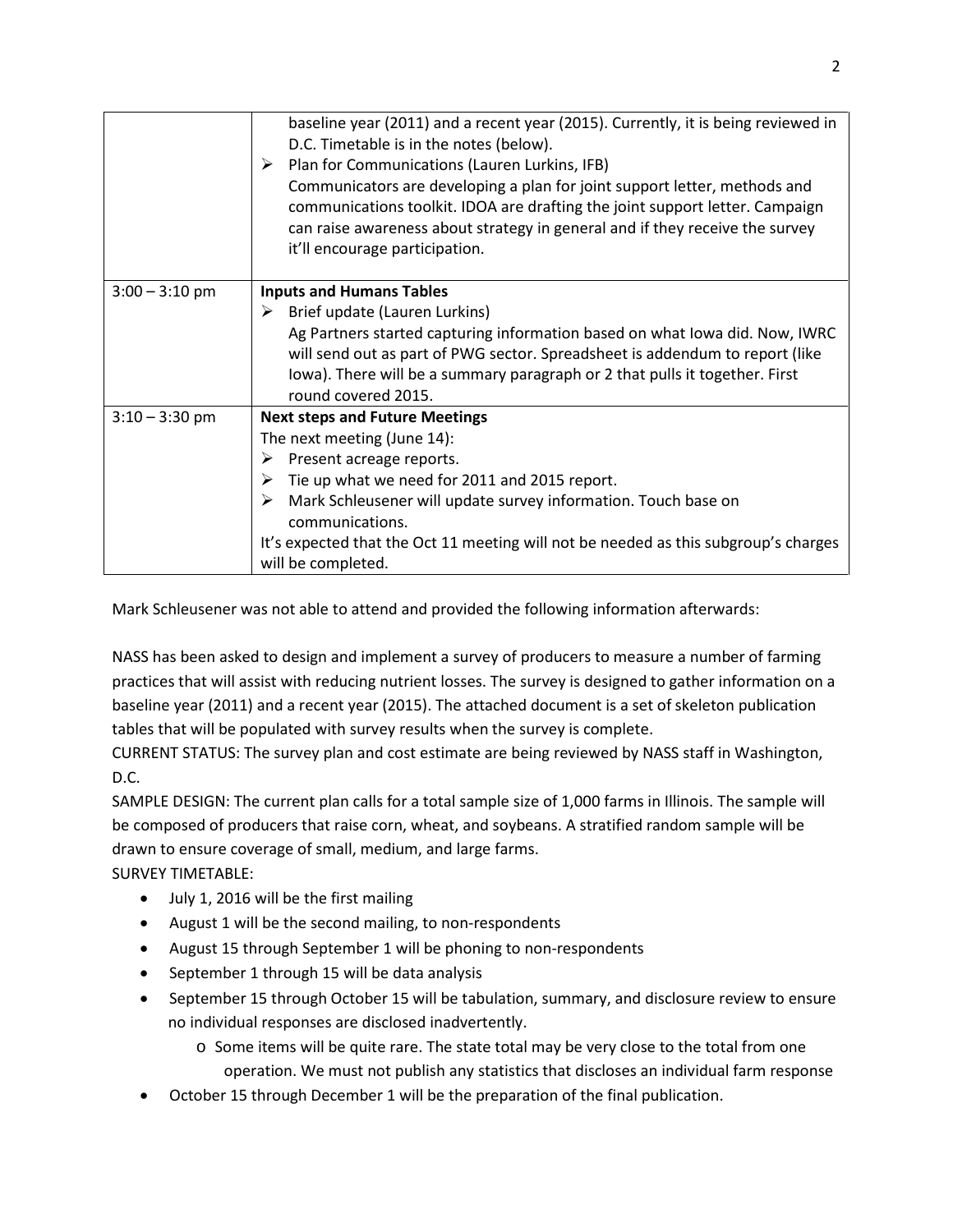• December 1, 2016 results will be published and results will be mailed to respondents that request them

In attendance: Lauren Lurkins, Illinois Farm Bureau; Kim Martin, Farm Service Agency; Natalie Prince, Farm Service Agency; Doug Bailey, Farm Service Agency; Warren Goetsch, Illinois Department of Agriculture; Steve Chard, Illinois Department of Agriculture; Trevor Sample, Illinois Environmental Protection Agency; Mike Chandler, Illinois Department of Natural Resources; Lisa Beja, Illinois Department of Natural Resources; Jean Payne, Illinois Fertilizer and Chemical Association; Chuck Cawley, Illinois Department of Agriculture; Brian Miller, Illinois Water Resources Center; Eliana Brown, Illinois Water Resources Center; Katie Hollenbeck, Illinois Water Resources Center

Brian Miller: Let's get started. Does everybody know each other? Do we need to do introductions? No? Okay, let's quickly review the charges. AWQPF looks at how to identify BMPs in the state and how to track progress and future practices. Some sub goals they needed help with are we needed to help with. There are three things to share and aggregate. We wanted to identify what BMP parameters will be tracked and talked about broad categories, what counts as a cover crop/buffer. 2011 is the baseline year. Lauren will give us update on "inputs" and "human." We are working on "land" as a group, and NMC is working on "water". Looking at the homework assigned last meeting, there are five actions to tackle. Teams were formed to tackle and based on teams who had data. 1. Acres of cover crops (Kim and Natalie), it's all yours, and you had some questions?

Kim Martin: The strategy doesn't define what is or isn't a cover crop. We at FSA have definition. We don't want to include or exclude things. We ran into some data issues. Our data is only as good as our county offices put in there.

Trevor Sample: Do we have the spreadsheet? Can we bring it up on the screen? Dr. Christianson has only used grasses, rye and oat. I don't want to be that narrow. The literature review supports nitrate reduction and phosphorus, as far as holding soil in place. I say we count it as a cover. That can be perennial cover crop/hay, energy crop, etc.

Doug Bailey: FSA defines every crop in the intended use category, grasses, and radishes etc. Cover is only a designation for some, as well as forage or grazing or whatever. It won't be captured as cover only, but will have intended uses as a crop identifier. It only covers the designation. The problem with cover only, it is reported as the initial crop. Then it is planted with corn/soybean or cover only with grains. Done away, it counts as a seed. It tells the system that it is not the initial crop. For 2017, we have done away with crop for intended use. Cover-only crop will be reported.

Natalie Prince: It's all in this handout that we gave to you. It is reported as cover only. Then we changed it to cover only with coat of seed. We will start recording differently in 2017.

Doug Bailey: For the cover crops, it will not be identified as rye, wheat, or alfalfa or cover, so you'll never know if it's a cover, etc. If it meets definition as brassica, you'll never know if it is turnips or radishes, only that it is a brassica as a cover crop. We had three definite types of cover crops reported in the last few years. FSA is all using the same definition of a cover crop.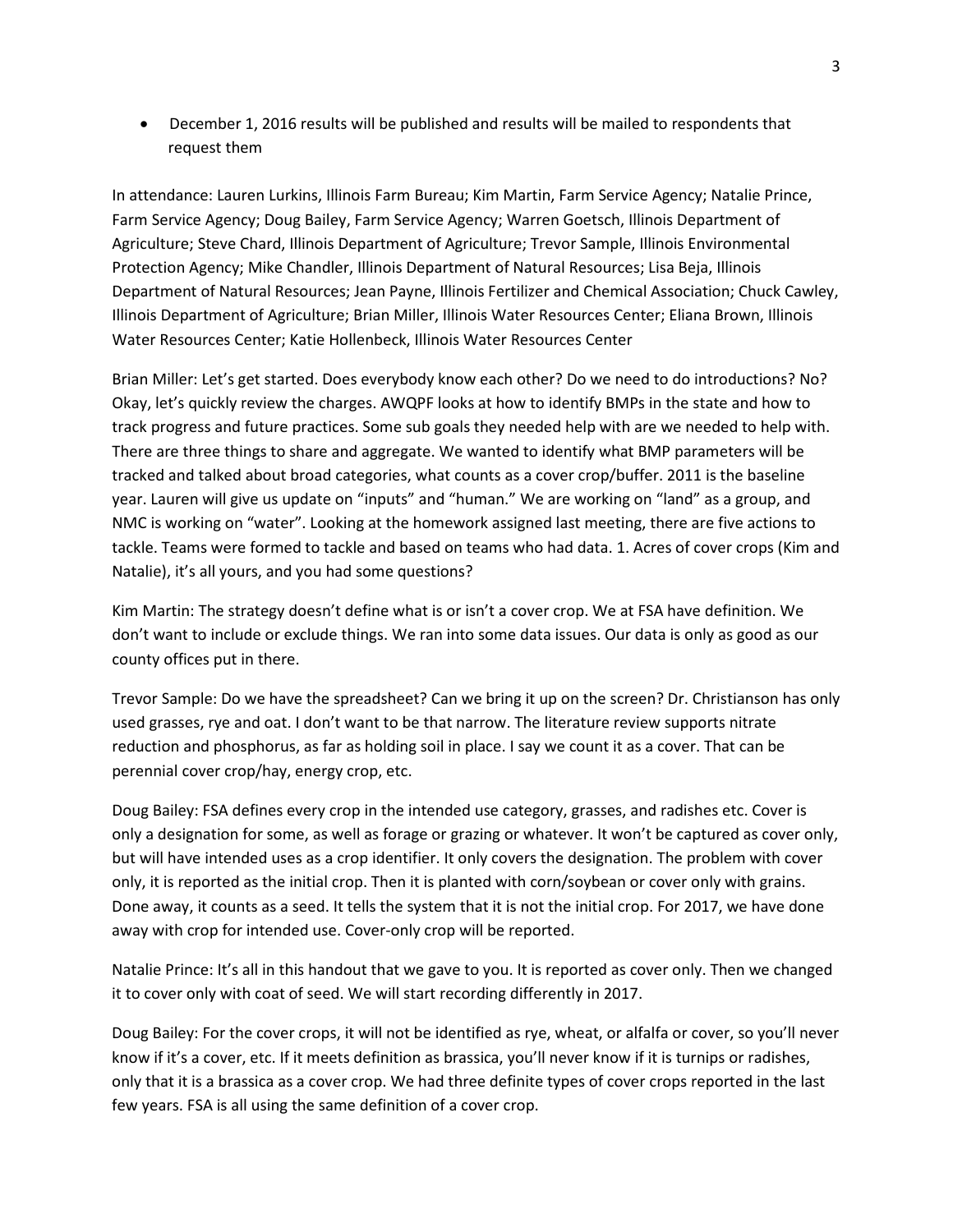Warren Goetsch: Going back to 2011, if we wanted summary numbers for cover only, or cover only and green manure, you could lump it together and give it to us?

Doug Bailey: Yes. Do you want info down to field level?

Warren Goetsch: County level.

Natalie Prince: 2015 forward will be different. Data in 2011 was by county, but does not include the whole county. For a HUC, it includes all acres for the county even though only half the HUC is in county.

Warren Goetsch: We can try to get statewide numbers for 2011.

Trevor Sample: We can break up each county by number of acres.

Natalie Prince: We could do HUC 8 for 2015, which will be more accurate.

Warren Goetsch: HUC8 for 2015 and beyond.

Doug Bailey: 2011 is just a base year.

Brian Miller: The next years looked at will be 2017, then 2019.

Warren Goetsch: But the report will not be reported as radishes?

Natalie Prince: No, the break down will be by crop, grasses, brassicas, legumes, etc.

Trevor Sample: For pasture, not permanent, how do we capture perennial energy crops?

Doug Bailey: Go to intended use, like oats, the intended use of grazing or forage. We capture perennials as orchard, forage, grazing, etc.

Trevor Sample: Perennial crops are equal to pasture and hay, pasture with animals on it, or just a hay crop. CRP ground is not in production.

Doug Bailey: Look at alfalfa, the  $2^{nd}$  crop. We report it as intended use code. Cover only is the intended use, versus grazing.

Natalie Prince: The reason we are using intended use is where we got confused. Cover only for 2011 and 2015 for cover crops. The focus is on intended use not on the specific cover crop. So that's why we don't have 2015 gathered.

Doug Bailey: The types of crops you can report, but all with intended uses described.

Mike Chandler: What's "SD"?

Doug Bailey: "SD" is seed, "PR" is processed, and "SO" is sod.

Brian Miller: For cover crops, are we correct in saying the intended use is cover only, regardless of what it is, calculated for all 3 years, and 2015 can get HUC 8. What about Trevor's idea of percent of county?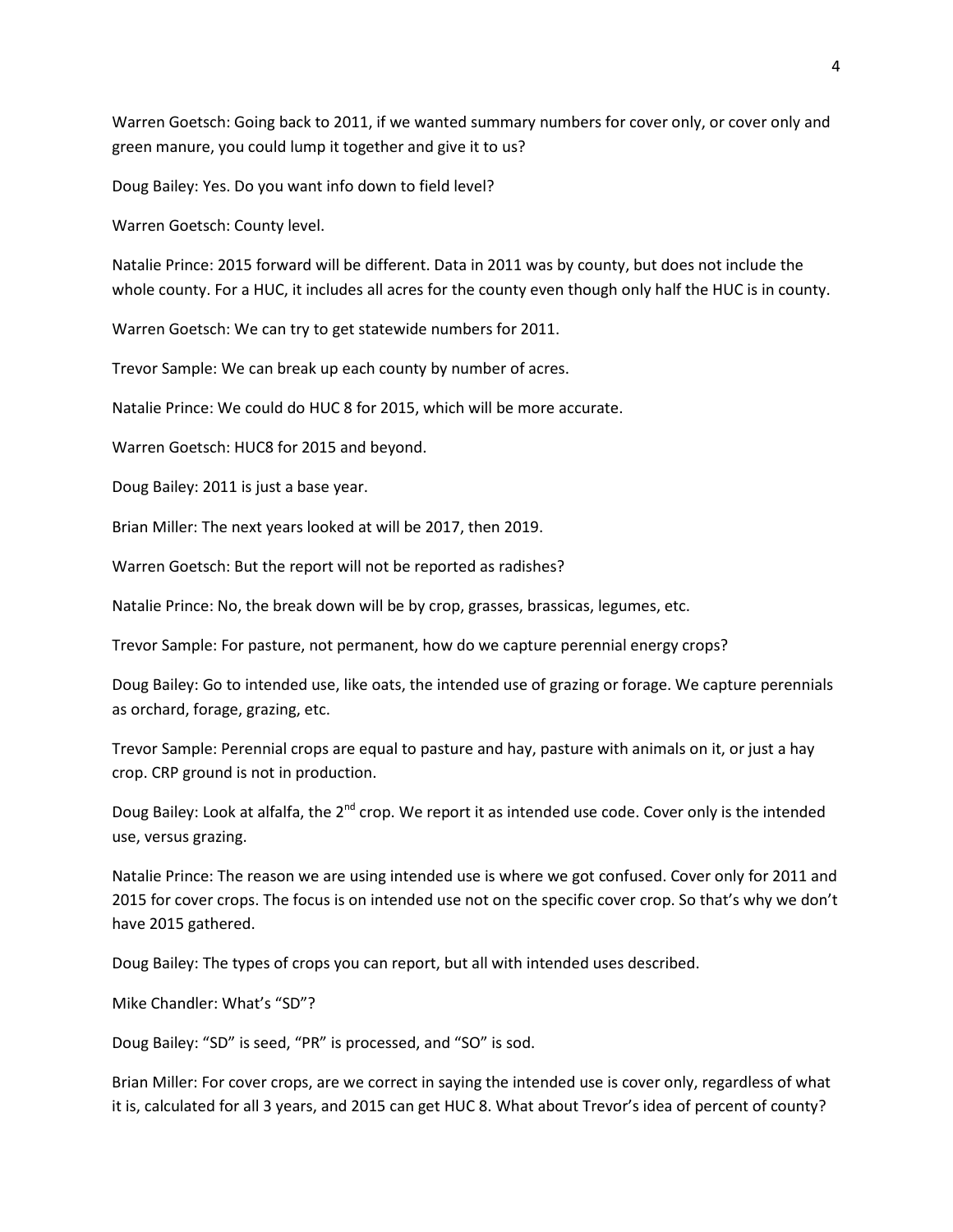Natalie Prince: Lisa might have a layer and we will check with the national office to get down to the CLU layer.

Warren Goetsch: It is what it is, if you can get it, then great.

Brian Miller: County is better than guessing.

Natalie Prince: We can do by county at least.

Brian Miller: 2011 is by county, 2015 and 2017 by watershed. For 2011 and 2015, cover only know cover.

Natalie Prince: We can get down to actual crop for 2011 and 2015. For 2017, there will only be 4 categories.

Trevor Sample: Cover crops are good enough. Are we going to get picky?

Doug Bailey: There are different data sets. We should start with how we are going to end.

Natalie Prince: How do we report through different crop levels? We want to compare apples to apples not oranges. The four categories are cereals/grasses, legumes, brassica, and other grasses. For 2011 and 2015, we would have to do manually.

Warren Goetsch: I think cover only is fine.

Eliana Brown: 2015 and 2017 will be by watershed. All cover crops by future years.

Trevor Sample: We can have a narrative explaining how we got all of that. Again, we want you guys not to have to go through a 6 month process of collecting and sorting data.

Brian Miller: In the future you can pull information.

Trevor Sample: Most guys are doing rye grass.

Lauren Lurkins: Before corn/soybeans go in, they tend to follow the same practice. Do you expect to get the even years or skipping?

Trevor Sample: When do you want to do a report? Make it at the end of 2017 to capture the data; it depends on when you want to put report out.

Warren Goetsch: The end of 2017. Data is a year behind.

Natalie Prince: Data on public site is put out four times a year. It's put out in 2016, for 2015 crop data.

Doug Bailey: In 2016. It takes them a month and then they report.

Brian Miller: Are you all happy? Now let's do perennial energy crops.

Doug Bailey: Perennial crops have a reporting date of the previous fall. We already have perennial crops reported.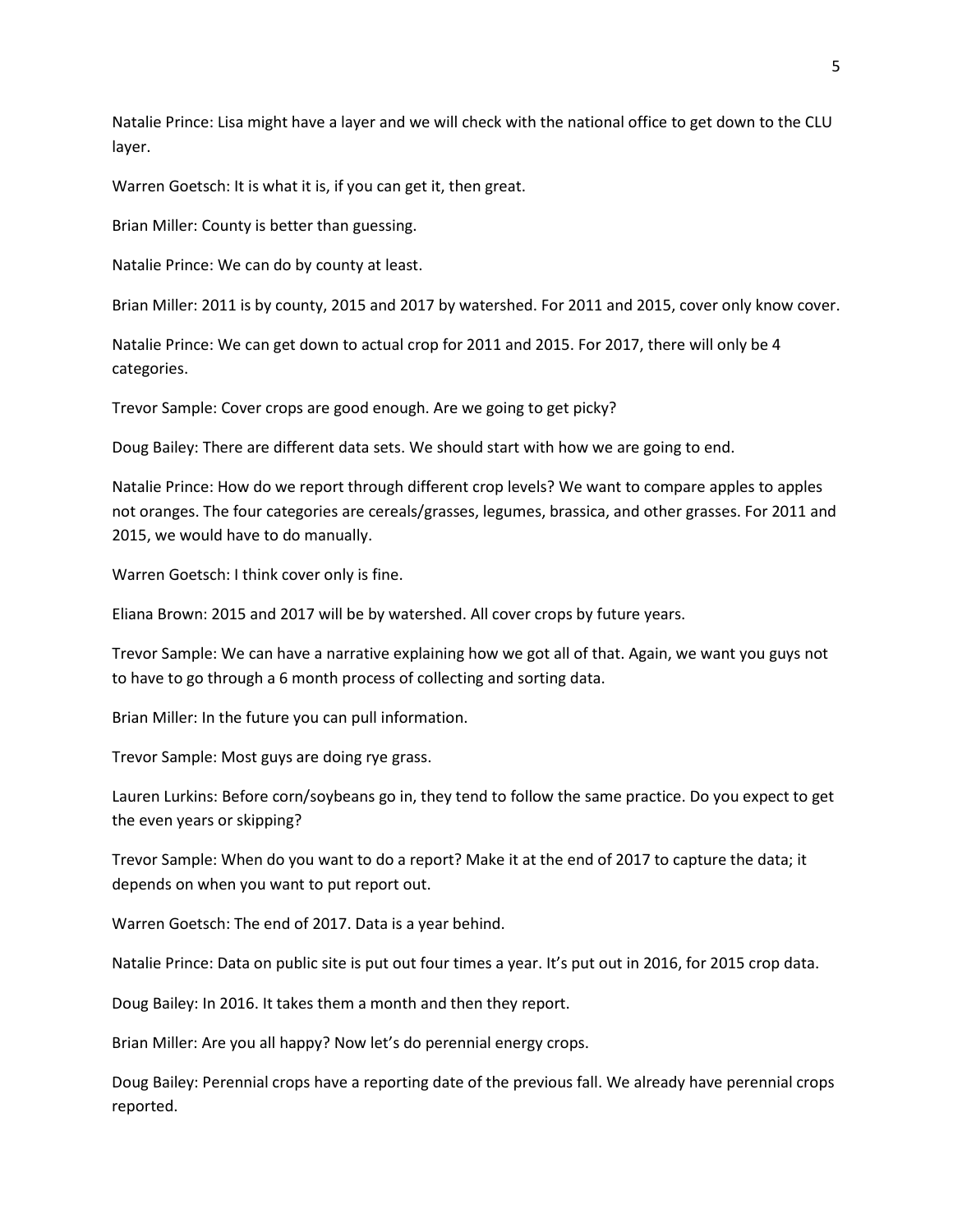Warren Goetsch: Choices are forage, grazing, or left standing.

Doug Bailey: Only if I will harvest as forage or pasture. To report it, December 15 is the reporting date, would be forage and grazing.

Brian Miller: What's in left standing, CRP?

Doug Bailey: No CRP is reported as CRP. Left standing is reported so little.

Trevor Sample: What about crop versus something taken out of production?

Mike Chandler: Include it as perennial /energy.

Trevor Sample: Do we include pasture hay and perennial all lumped together?

Brian Miller: The reasoning earlier was for a different nutrient load.

Trevor Sample: How picky do we want to get?

Warren Goetsch: I'm trying to think back to science assessment and strategy document.

Lauren Lurkins: Revert back to pasture hay you had in 1980s. It is worded up there on the screen.

Brian Miller: He was calculating some sort of perennial or energy crops.

Trevor Sample: The idea was that had gone down, some sort of permanent cover.

Warren Goetsch: Grazing would be included, taken out of crop production. All combined into one is what we are looking for.

Doug Bailey: Used for erosion control. Green manure is a method, reported as cover only. My understanding is their intention is intended use will just be called "cover."

Warren Goetsch: Did you get your answer?

Natalie Prince: For perennial energy crops, pull out foraging, grazing, and left standing.

Mike Chandler: Because CRP, there are so many different practices.

Warren Goetsch: For calculation purposes, it's lumped together.

Brian Miller: It will be another bullet under this category. Is it fair to say grazing is the same as all those others?

Trevor Sample: That keeps it easy.

Eliana Brown: What do you mean another bullet point?

Brian Miller: CRP is taking stuff out of production but not perennial and energy lumped together.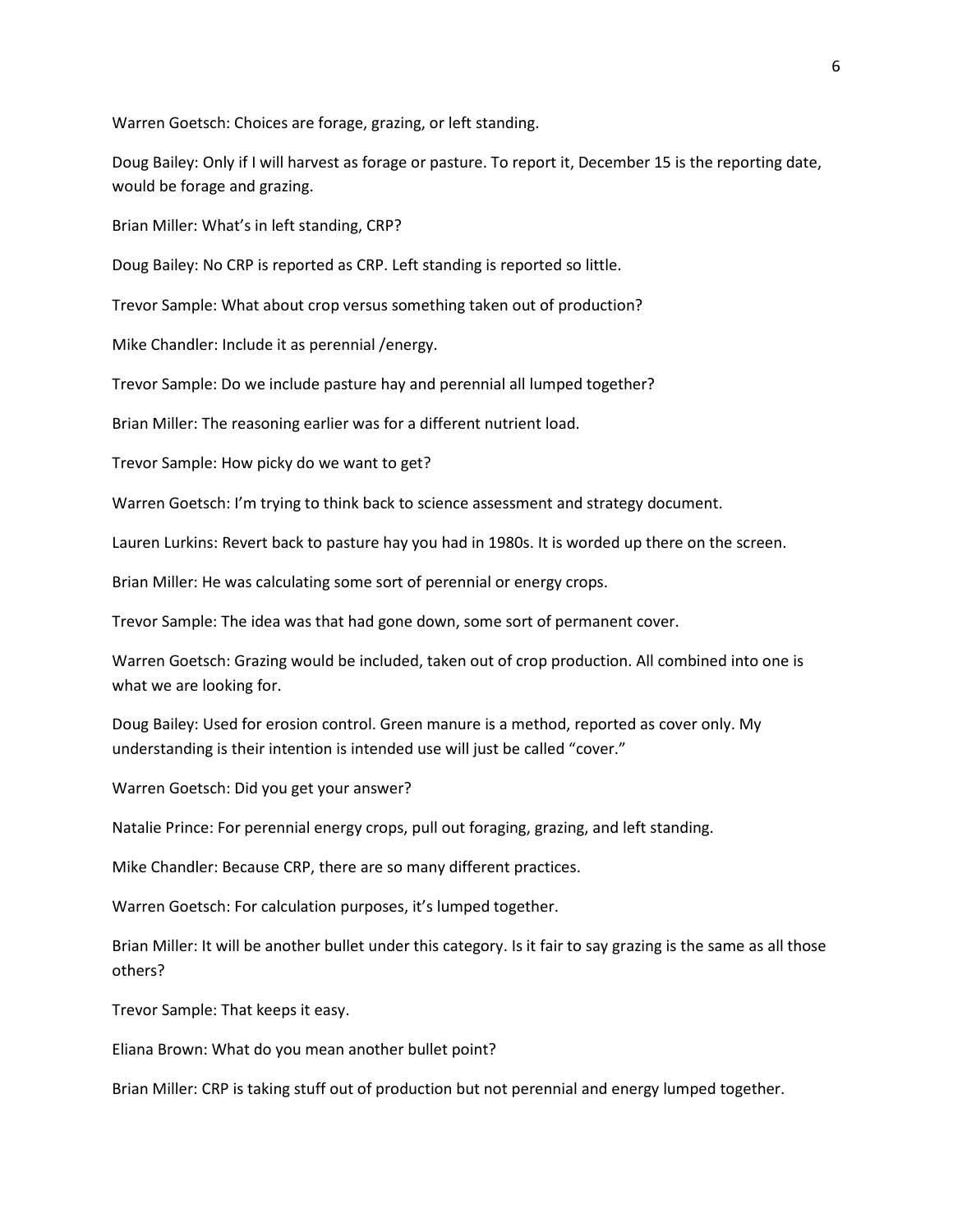Kim Martin: What we are considering a wetland and a buffer?

Trevor Sample: GZ, LS, SD, SO, FG. The whole point is to try to capture what is overwintering.

Natalie Prince: Capture any crop type used for forage, grazing, and left standing.

Brian Miller: Let's talk about CRP while you are here.

Kim Martin: CRP practices, we felt would fall into that category. Those are the practices we would get acreage totals.

Doug Bailey: It's important to know specific acres of buffers and wetland practices. If those aren't important, include all CRP with wetlands and buffers.

Trevor Sample: I think it's important to be specific.

Brian Miller: These are important because they are in the strategy.

Natalie Prince: CRP is identified with perennial crops, buffers, and wetlands.

Kim Martin: The figures are a summary number for wetlands and buffers.

Trevor Sample: This is what we want. This will go in our report.

Brian Miller: Nothing funky.

Kim Martin: CRP is pretty steady.

Brian Miller: Okay, if you are happy, happy with perennial grasses, we just did buffers and wetlands.

Natalie Prince: Do you need to know practices for wetlands and buffers? It's on the sheet.

Trevor Sample: We don't have any bioreactors, I was aware of U of I's bioreactors. I contacted Mark David and Dr. Cook. I got shapefiles and lat/longs. I made a map. I put HUC8 in and laid them over top of priority watersheds. I did have number of acres treated. Most are in Embarras. Some are in Decatur. One in Piatt County represents six in one area. As far as we know, this is what they have. There may be one out of Richland.

Eliana Brown: So the number was "one" and also "of acres treated."

Trevor Sample: U of I had that information.

Brian Miller: Was this for 2015 or 2011?

Trevor Sample: 2015 probably. I can go back and get years installed. Some of the earlier ones are ones Dr. Cook had. I can get 2011 and 2015 numbers.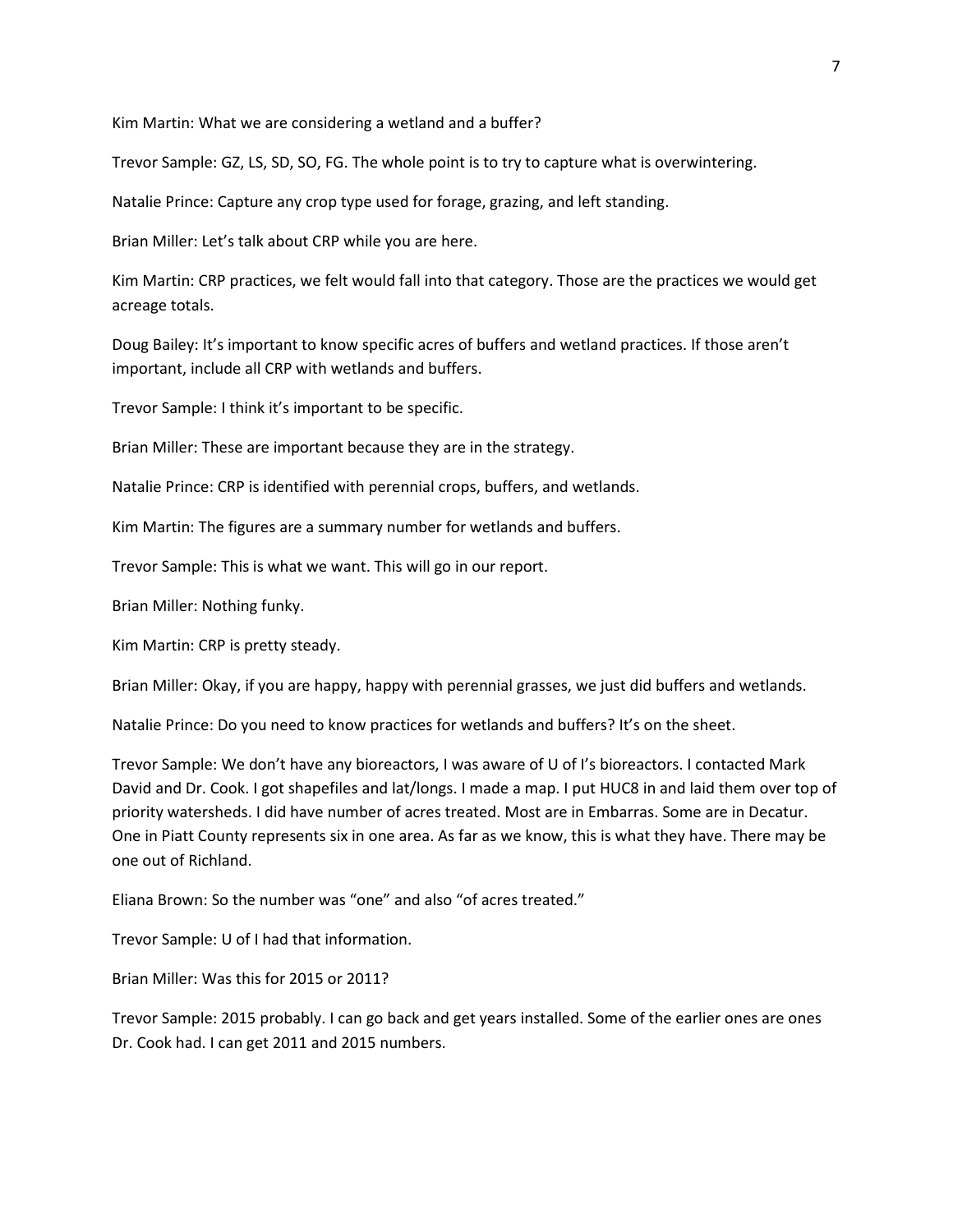Brian Miller: So we have captured 2011 and 2015. How do we capture this moving forward? Is this something that you all would detect in any way? We have a member of LICA on our committee. If anyone is putting these in, we want to capture them.

Trevor Sample: If going in through NRCS, 319, we will capture it since it is reported.

Brian Miller: 319 haven't put any in yet?

Trevor Sample: No, but it could.

Brian Miller: Through NRCS?

Trevor Sample: Yes, going forward program-wise.

Warren Goetsch: I would expect since it is a program-wise thing, it could be cost shared, etc.

Jean Payne: They were put in and studied and then abandoned.

Trevor Sample: How often do we need to replace woodchips? We guess 15 or 20 years, but it has not been in long enough to know. Are they being properly maintained?

Brian Miller: We have done four. On the  $5<sup>th</sup>$  one, adding drainage management to list of practices might be important thing to do. NRCS has a lot going in to reduce nutrient loss. We talked about needing a formal process to add practices. We can punt this up to Science Assessment team.

Warren Goetsch: I can go to Mark David.

Brian Miller: It is time sensitive, Mark is retiring in July. Laura Christianson is a faculty member working in this area.

Warren Goetsch: In the meantime, we can check with NRCS numbers.

Lauren Lurkins: There's a whole part in strategy talked about counties doing drainage water management.

Eliana Brown: It's on page 3.34 of the strategy.

Brian Miller: Trying to follow procedure, how much is it going to cost? Now the question is, we agreed on categories and getting data, the question is how to build report. Warren, said we could get it pulled together by July of this year? The data pulled together by the end of July, and then the report by end of the year.

Trevor Sample: What about the baseline report before?

Warren Goetsch: It also depends on monitoring people. The first report may not have a lot of their information. Mark Schleusener would hope to get survey out this summer and start getting preliminary data back in the fall.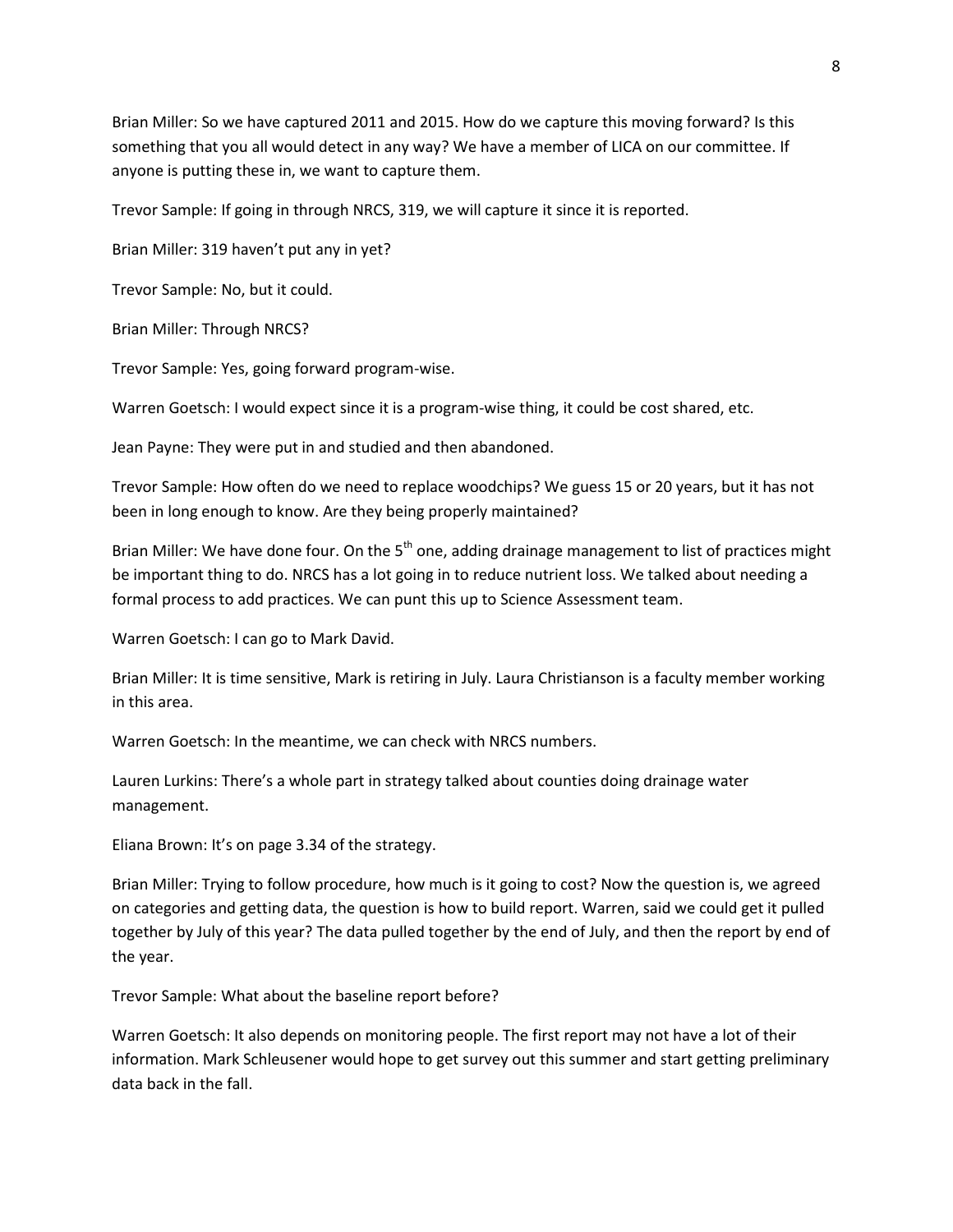Brian Miller: Get baseline stuff done this year, published into baseline report, populate baseline stuff, worst case it sits there already written. In 2017, have a published report? Would that work? That way you don't have to write two reports.

Warren Goetsch: It depends on the timing of the survey.

Lauren Lurkins: This captures some of activity and the survey captures another component. It really has to go together to tell the whole story.

Warren Goetsch: Ag meetings and field days. Accumulating data gives something new to talk about this winter and preserves the momentum. The ag community is getting burned out.

Lauren Lurkins: We can't just talk about strategy. Farmers want to see results.

Warren Goetsch: We want to see cover crop adoption rate and incentive to do better the following year.

Brian Miller: Not a formal glossy report but PowerPoint or fact sheet, etc. FSA has data, Trevor has data, DNR has CRP enhancement data. Is there a depository that captures this to pull together? How do you want to see this aggregated? Spreadsheet?

Warren Goetsch: I always envision a similar process to how we put strategy together. NRCS programs relied heavily for their descriptions/sections. Become more data intensive to say whether we have capacity to manipulate various layers to give us map of this.

Natalie Prince: All of our data can put it all together, but we cannot release the data. I can't give that. But I can give you a summary.

Brian Miller: What were you anticipating putting next?

Trevor Sample: Tables and figures and text.

Lauren Lurkins: We are copying what Iowa did. They had agencies put together a report and page after page of table one belonged to Farm Bureau, etc. Every agency had their own set.

Brian Miller: NMC is meeting next week. It's fairly manageable. Then don't worry about managing.

Trevor Sample: One big database where everyone spits out maps.

Brian Miller: Someone check with Eric about drainage water management.

Trevor Sample: Report to me on bioreactors.

Eliana Brown: Is IEPA going to house all of the data. Our next meeting is June 14. Is that enough time?

Natalie Prince: Yes we can try to get it all together.

Brian Miller: So let's talk about plan for communications plan.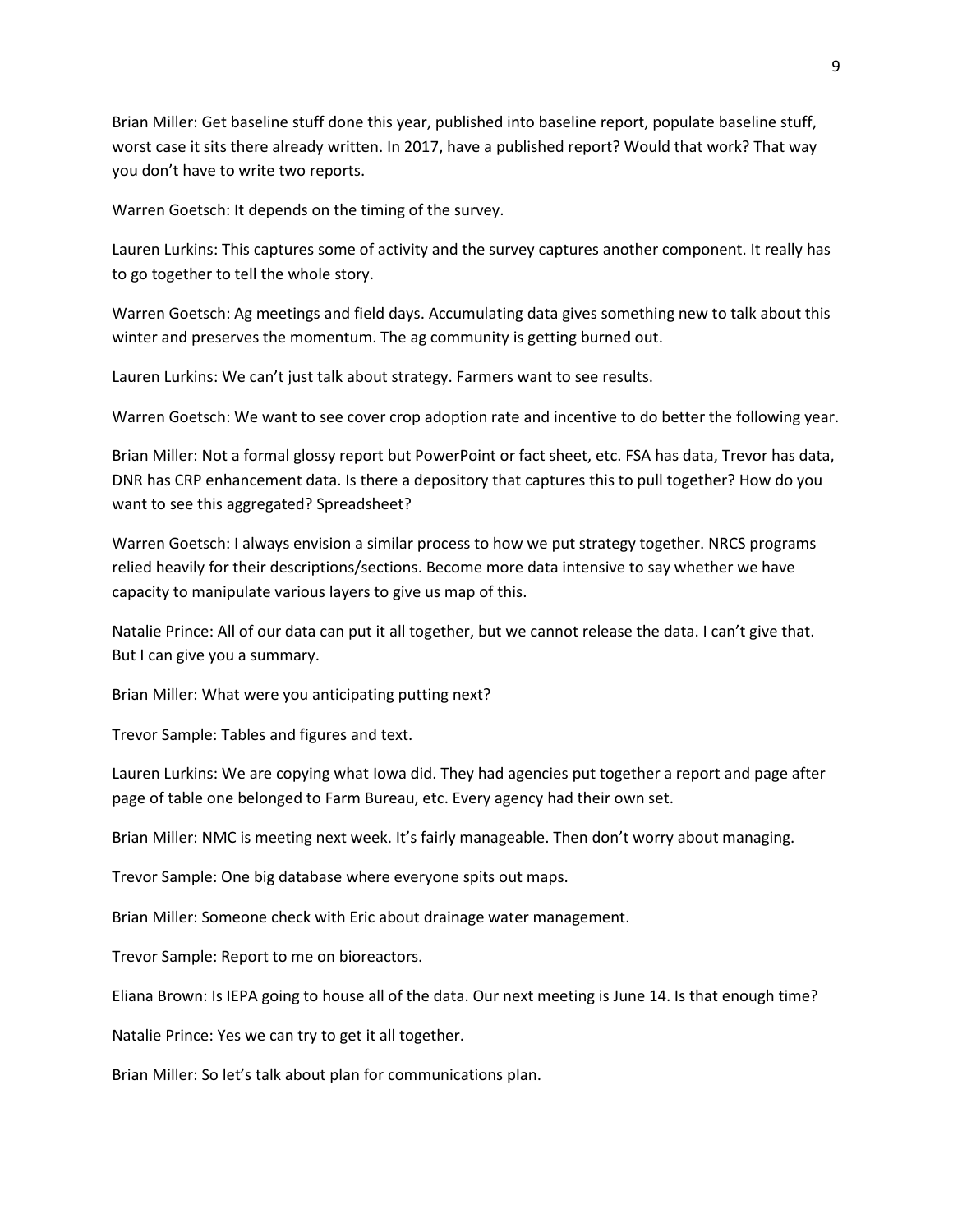Lauren Lurkins: It is already set roughly. They are prepared for Anjanette and Eliana. We have a joint support letter. For farmers to talk about practices they have on the ground. Everybody's logo will be included.

Eliana Brown: Reviewers on list, for joint support letters. The communications toolkit, delivering the same message. Who should be reviewing the joint support letter? Those who sign the joint support letter?

Lauren Lurkins: Communicators from Growmark, Soybean, Corn, Farm Bureau, etc.

Warren Goetsch: My thought was head of EPA, head of Farm Bureau, other stakeholder heads signing the letter to underscore importance of producers filling it out. Depending upon Farm Week, monthly newsletters, and regular outreach. The toolkit was like a draft press release. Farmers get it from five or six different directions. Good outreach will help keep costs down for the follow up phone calls and second mailing.

Lauren Lurkins: Directors of agencies at a bare minimum. The producers want to tell what they are doing.

Warren Goetsch: Form logistics, two agency directors, do you think will discourage people?

Trevor Sample: I think it would. The Ag survey should be from commodity groups and farmers.

Brian Miller: Whoever signs it, they reviewed it, and it is good enough.

Lauren Lurkins: If Ag wants to draft, lay out verbage, with logistics of what you want to do, make sure you are okay with this. You're probably right.

Brian Miller: Question about June 1 active campaign, July 1 survey goes out. With an active campaign, survey only goes out to 100 people. Is active campaign going to all 100,000 people in state?

Warren Goetsch: The campaign continues to raise awareness of survey.

Brian Miller: Only 1% or less will receive survey that you are campaigning to.

Lauren Lurkins: Farm publications are broad.

Jean Payne: What if someone doesn't get the survey and wants to fill it out?

Eliana Brown: Maybe this is a role for the conservation story map?

Lauren Lurkins: There are too many guys.

Warren Goetsch: Well maybe they will not be statistically counted. They can maybe be used for another purpose, but will not be counted statistically.

Lauren Lurkins: Farmers know how NASS surveys work. Not everyone will get a NASS survey.